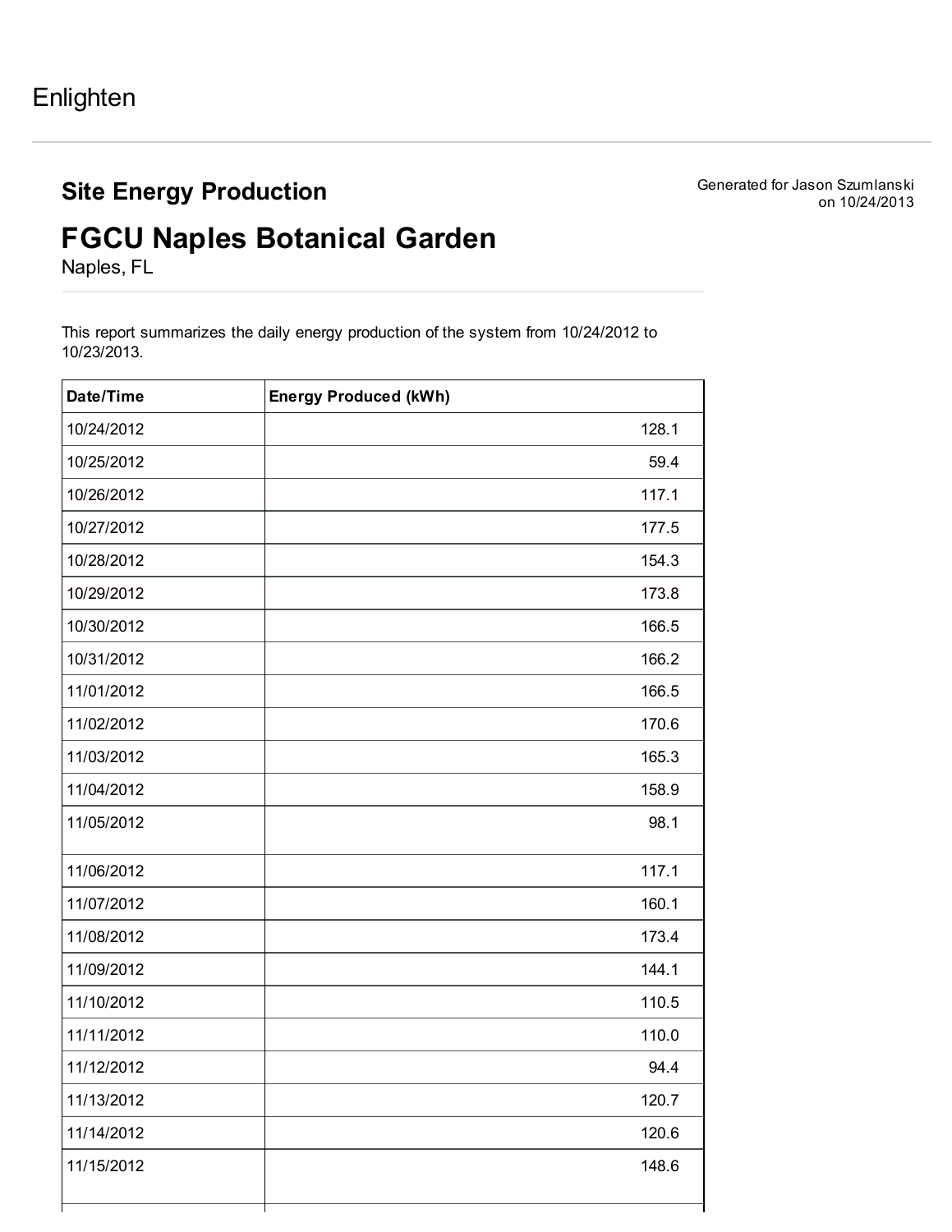| 11/16/2012 | 115.9 |
|------------|-------|
| 11/17/2012 | 113.2 |
| 11/18/2012 | 113.2 |
| 11/19/2012 | 155.4 |
| 11/20/2012 | 133.2 |
| 11/21/2012 | 149.7 |
| 11/22/2012 | 155.3 |
| 11/23/2012 | 152.5 |
| 11/24/2012 | 145.7 |
| 11/25/2012 | 153.8 |
| 11/26/2012 | 141.0 |
| 11/27/2012 | 132.0 |
| 11/28/2012 | 116.5 |
| 11/29/2012 | 139.2 |
| 11/30/2012 | 73.9  |
| 12/01/2012 | 134.3 |
| 12/02/2012 | 125.0 |
| 12/03/2012 | 105.4 |
| 12/04/2012 | 85.8  |
| 12/05/2012 | 72.8  |
| 12/06/2012 | 69.8  |
| 12/07/2012 | 130.9 |
| 12/08/2012 | 75.1  |
| 12/09/2012 | 122.6 |
| 12/10/2012 | 80.8  |
| 12/11/2012 | 48.5  |
| 12/12/2012 | 40.9  |
| 12/13/2012 | 56.7  |
| 12/14/2012 | 133.7 |
| 12/15/2012 | 100.4 |
| 12/16/2012 | 122.2 |
| 12/17/2012 | 124.9 |
| 12/18/2012 | 129.8 |
| 12/19/2012 | 135.1 |
| 12/20/2012 | 134.3 |
| 12/21/2012 | 149.7 |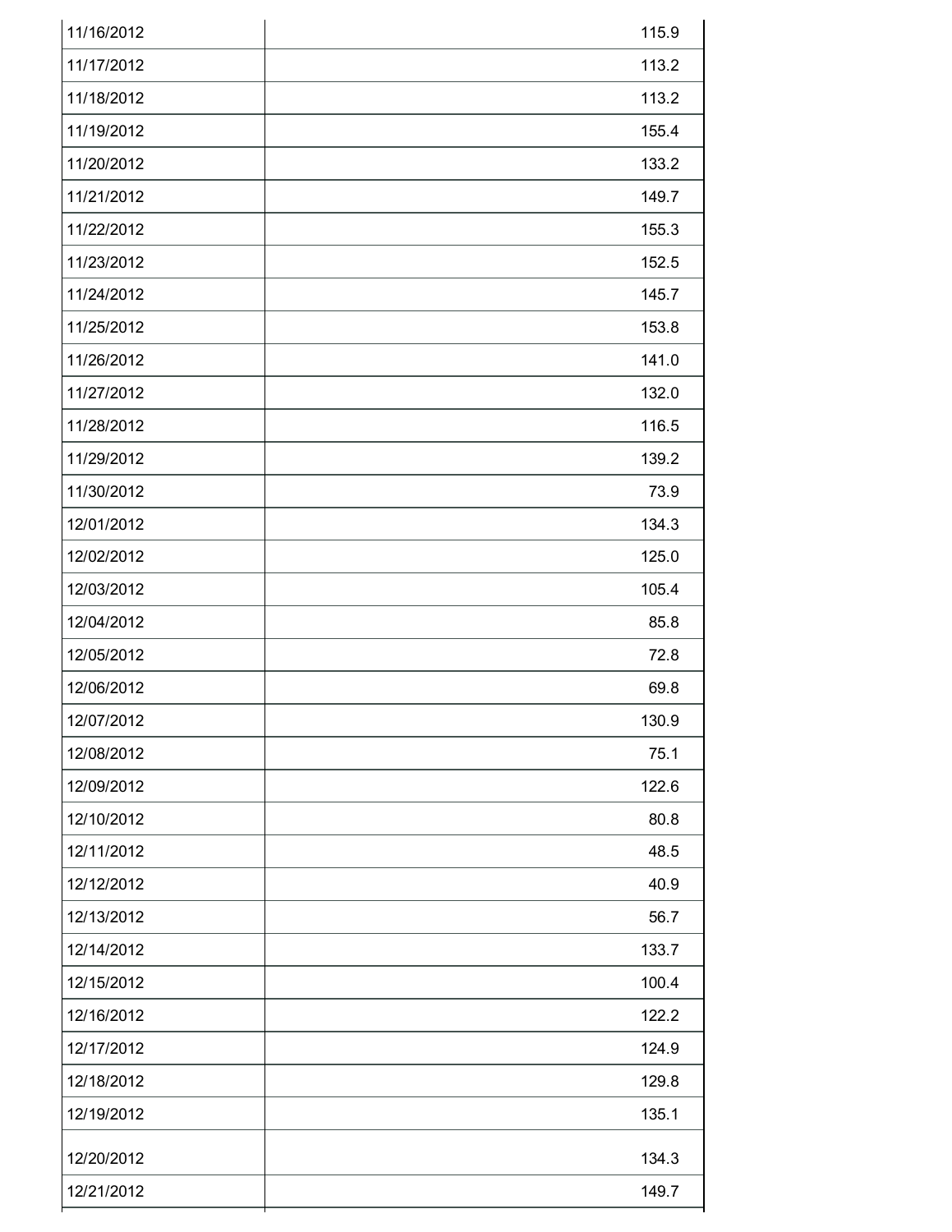| 12/22/2012 | 153.3 |
|------------|-------|
| 12/23/2012 | 123.8 |
| 12/24/2012 | 99.5  |
| 12/25/2012 | 96.3  |
| 12/26/2012 | 124.6 |
| 12/27/2012 | 149.6 |
| 12/28/2012 | 77.7  |
| 12/29/2012 | 76.9  |
| 12/30/2012 | 150.1 |
| 12/31/2012 | 137.1 |
| 01/01/2013 | 137.6 |
| 01/02/2013 | 130.7 |
| 01/03/2013 | 137.4 |
| 01/04/2013 | 125.0 |
| 01/05/2013 | 104.7 |
| 01/06/2013 | 99.1  |
| 01/07/2013 | 115.9 |
| 01/08/2013 | 107.6 |
| 01/09/2013 | 112.5 |
| 01/10/2013 | 116.9 |
| 01/11/2013 | 120.5 |
| 01/12/2013 | 119.2 |
| 01/13/2013 | 121.5 |
| 01/14/2013 | 125.0 |
| 01/15/2013 | 111.9 |
| 01/16/2013 | 142.5 |
| 01/17/2013 | 102.9 |
| 01/18/2013 | 135.3 |
| 01/19/2013 | 77.9  |
| 01/20/2013 | 109.8 |
| 01/21/2013 | 110.7 |
| 01/22/2013 | 94.6  |
| 01/23/2013 | 152.6 |
| 01/24/2013 | 156.9 |
| 01/25/2013 | 151.2 |
| 01/26/2013 | 158.0 |
|            |       |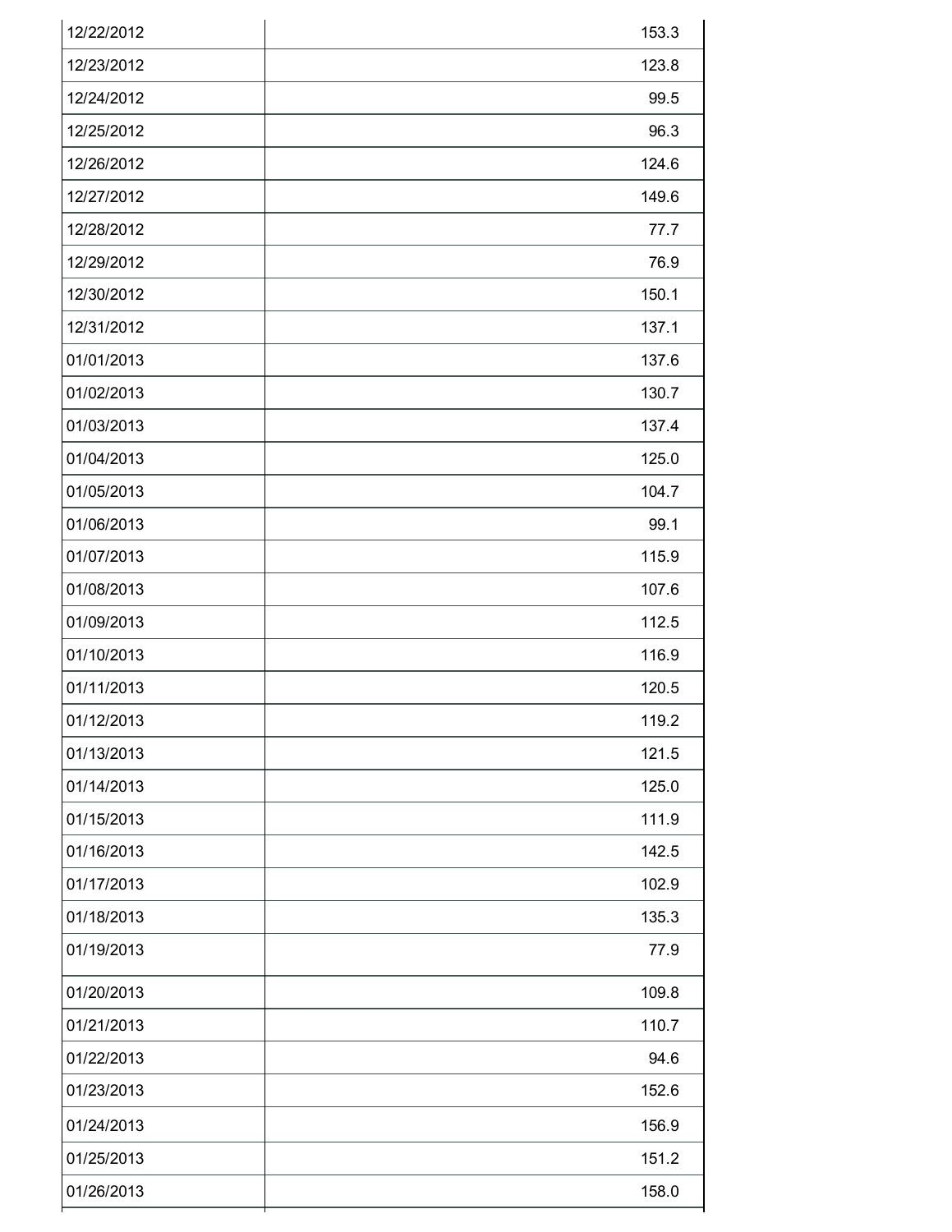| 01/27/2013 | 126.7 |
|------------|-------|
| 01/28/2013 | 136.1 |
| 01/29/2013 | 146.3 |
| 01/30/2013 | 148.2 |
| 01/31/2013 | 87.5  |
| 02/01/2013 | 171.6 |
| 02/02/2013 | 165.3 |
| 02/03/2013 | 168.2 |
| 02/04/2013 | 165.0 |
| 02/05/2013 | 143.0 |
| 02/06/2013 | 150.3 |
| 02/07/2013 | 162.8 |
| 02/08/2013 | 159.8 |
| 02/09/2013 | 154.7 |
| 02/10/2013 | 148.6 |
| 02/11/2013 | 165.2 |
| 02/12/2013 | 160.0 |
| 02/13/2013 | 169.9 |
| 02/14/2013 | 76.7  |
| 02/15/2013 | 40.6  |
| 02/16/2013 | 154.7 |
| 02/17/2013 | 198.6 |
| 02/18/2013 | 176.5 |
| 02/19/2013 | 153.9 |
| 02/20/2013 | 168.1 |
| 02/21/2013 | 175.7 |
| 02/22/2013 | 173.3 |
| 02/23/2013 | 156.7 |
| 02/24/2013 | 169.1 |
| 02/25/2013 | 147.6 |
| 02/26/2013 | 119.7 |
| 02/27/2013 | 50.7  |
| 02/28/2013 | 123.3 |
| 03/01/2013 | 60.6  |
| 03/02/2013 | 137.5 |
| 03/03/2013 | 175.5 |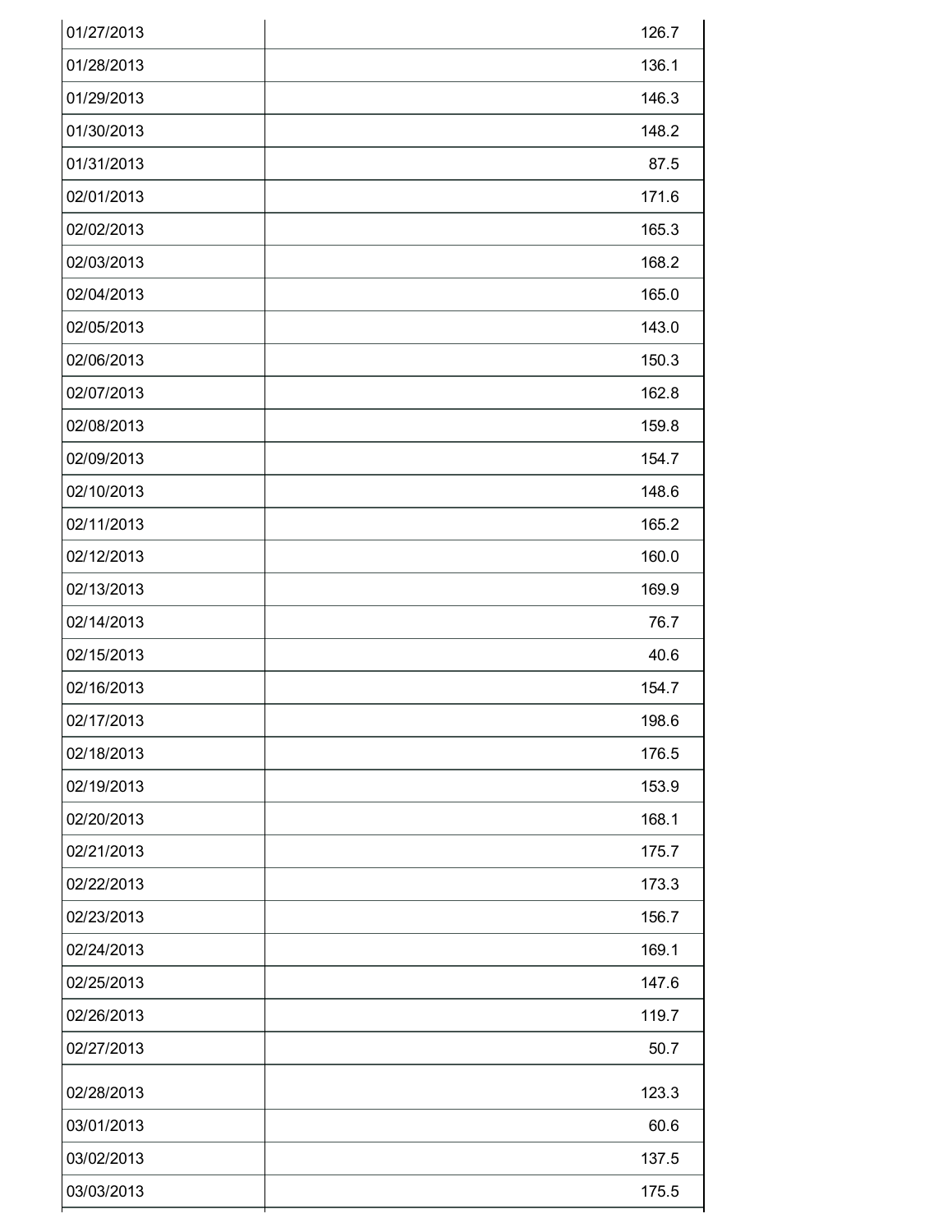| 03/04/2013 | 209.8 |
|------------|-------|
| 03/05/2013 | 204.6 |
| 03/06/2013 | 186.9 |
| 03/07/2013 | 216.1 |
| 03/08/2013 | 208.3 |
| 03/09/2013 | 140.9 |
| 03/10/2013 | 194.9 |
| 03/11/2013 | 192.8 |
| 03/12/2013 | 54.5  |
| 03/13/2013 | 190.3 |
| 03/14/2013 | 216.8 |
| 03/15/2013 | 213.8 |
| 03/16/2013 | 218.1 |
| 03/17/2013 | 162.6 |
| 03/18/2013 | 67.0  |
| 03/19/2013 | 162.9 |
| 03/20/2013 | 148.3 |
| 03/21/2013 | 223.4 |
| 03/22/2013 | 140.4 |
| 03/23/2013 | 204.8 |
| 03/24/2013 | 174.0 |
| 03/25/2013 | 185.5 |
| 03/26/2013 | 235.1 |
| 03/27/2013 | 240.9 |
| 03/28/2013 | 233.4 |
| 03/29/2013 | 223.1 |
| 03/30/2013 | 221.2 |
| 03/31/2013 | 224.3 |
| 04/01/2013 | 207.4 |
| 04/02/2013 | 223.8 |
| 04/03/2013 | 206.1 |
| 04/04/2013 | 81.4  |
| 04/05/2013 | 42.6  |
| 04/06/2013 | 215.1 |
| 04/07/2013 | 205.5 |
| 04/08/2013 | 214.6 |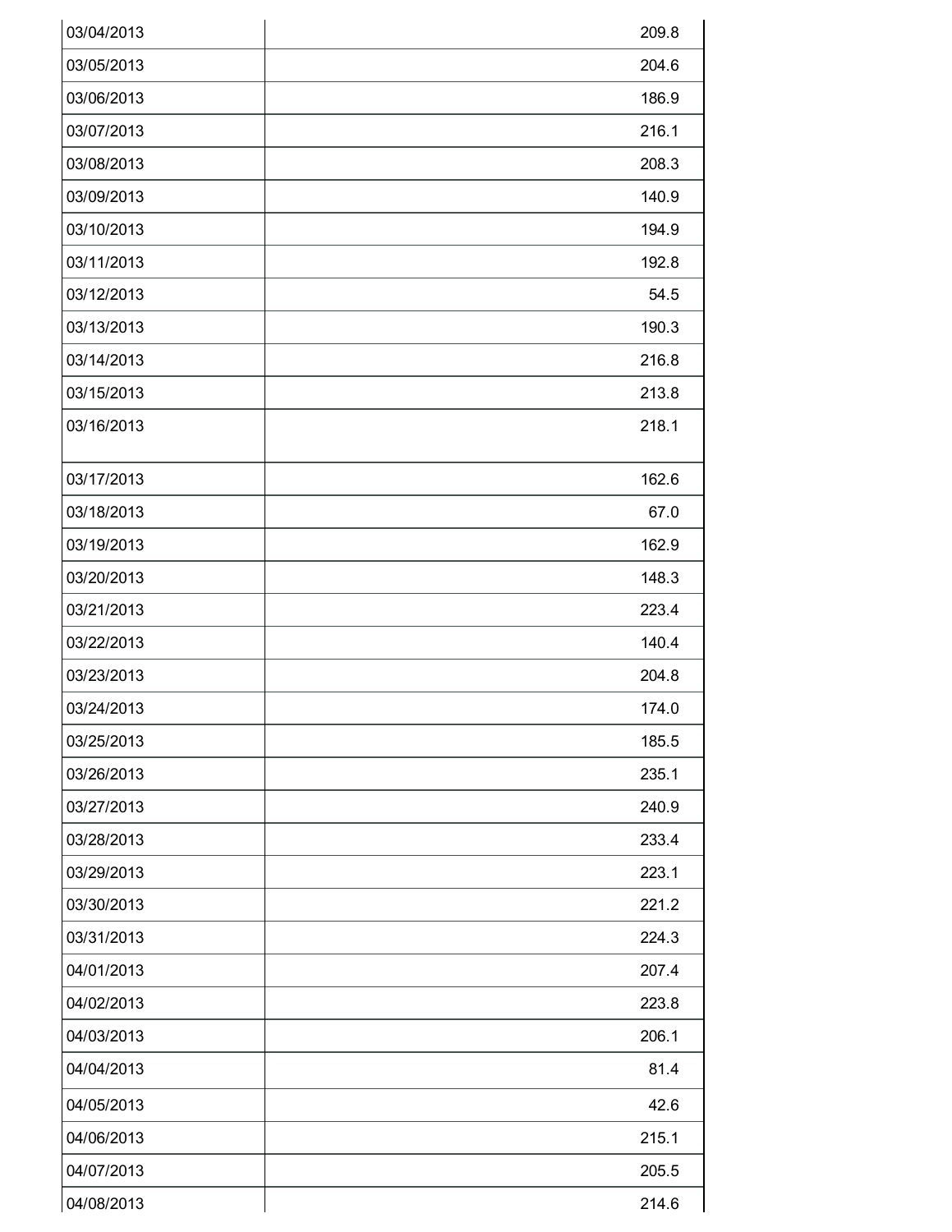| 04/09/2013 | 151.8 |
|------------|-------|
| 04/10/2013 | 177.2 |
| 04/11/2013 | 203.4 |
| 04/12/2013 | 211.8 |
| 04/13/2013 | 193.6 |
| 04/14/2013 | 208.6 |
| 04/15/2013 | 210.1 |
| 04/16/2013 | 182.6 |
| 04/17/2013 | 178.3 |
| 04/18/2013 | 204.9 |
| 04/19/2013 | 202.6 |
| 04/20/2013 | 189.6 |
| 04/21/2013 | 127.6 |
| 04/22/2013 | 196.5 |
| 04/23/2013 | 195.3 |
| 04/24/2013 | 231.4 |
| 04/25/2013 | 222.9 |
| 04/26/2013 | 213.6 |
| 04/27/2013 | 217.5 |
| 04/28/2013 | 142.8 |
| 04/29/2013 | 208.7 |
| 04/30/2013 | 229.1 |
| 05/01/2013 | 60.7  |
| 05/02/2013 | 53.0  |
| 05/03/2013 | 241.2 |
| 05/04/2013 | 219.7 |
| 05/05/2013 | 258.4 |
| 05/06/2013 | 203.5 |
| 05/07/2013 | 248.2 |
| 05/08/2013 | 240.9 |
| 05/09/2013 | 237.3 |
| 05/10/2013 | 232.5 |
| 05/11/2013 | 223.4 |
| 05/12/2013 | 202.6 |
| 05/13/2013 | 212.5 |
| 05/14/2013 | 226.5 |
|            |       |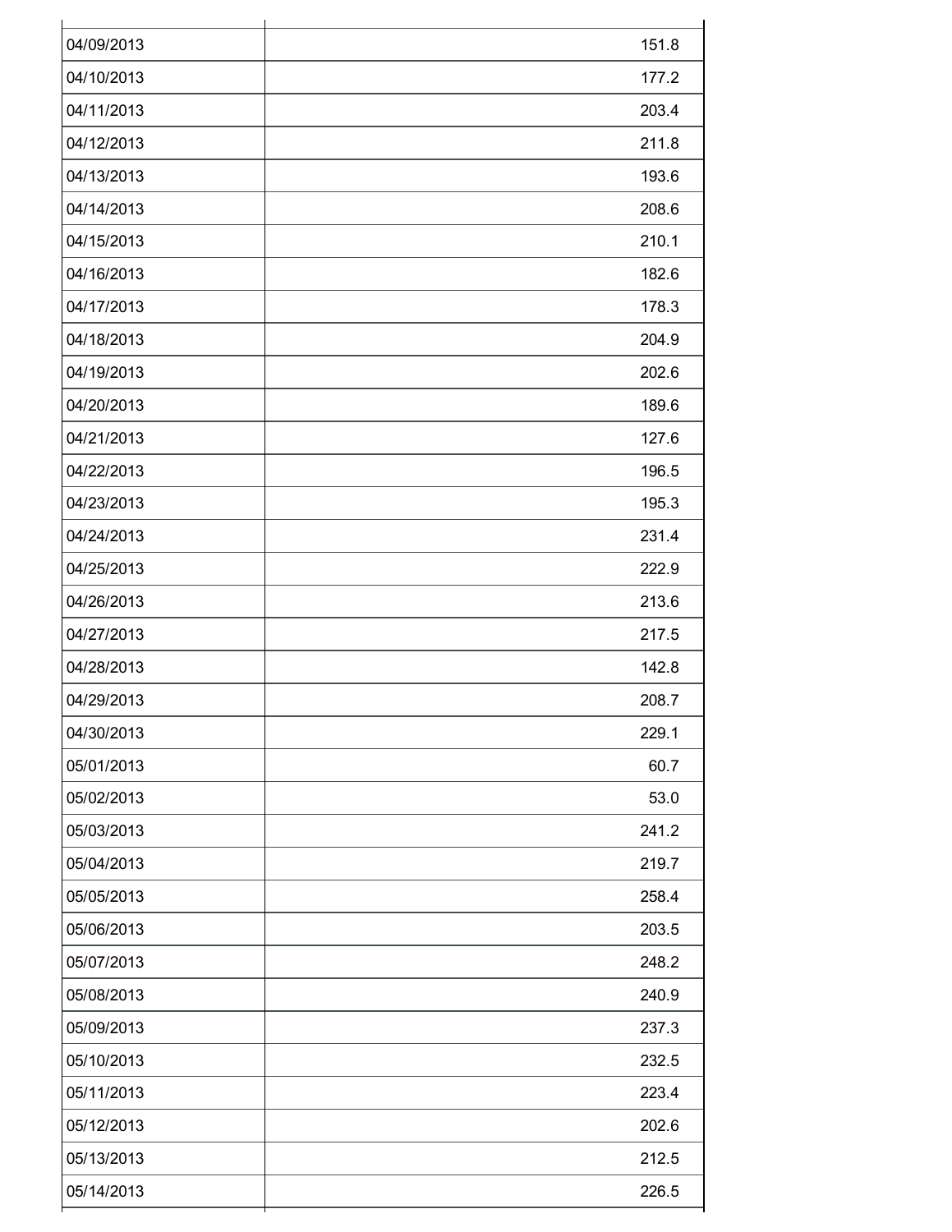| 05/15/2013 | 178.7 |
|------------|-------|
| 05/16/2013 | 238.5 |
| 05/17/2013 | 237.3 |
| 05/18/2013 | 225.7 |
| 05/19/2013 | 203.5 |
| 05/20/2013 | 186.3 |
| 05/21/2013 | 205.7 |
| 05/22/2013 | 242.4 |
| 05/23/2013 | 247.0 |
| 05/24/2013 | 242.0 |
| 05/25/2013 | 215.7 |
| 05/26/2013 | 190.1 |
| 05/27/2013 | 155.4 |
| 05/28/2013 | 113.7 |
| 05/29/2013 | 141.4 |
| 05/30/2013 | 154.1 |
| 05/31/2013 | 143.5 |
| 06/01/2013 | 186.6 |
| 06/02/2013 | 201.8 |
| 06/03/2013 | 67.8  |
| 06/04/2013 | 82.3  |
| 06/05/2013 | 38.2  |
| 06/06/2013 | 63.2  |
| 06/07/2013 | 109.8 |
| 06/08/2013 | 204.7 |
| 06/09/2013 | 191.0 |
| 06/10/2013 | 191.3 |
| 06/11/2013 | 199.1 |
| 06/12/2013 | 114.2 |
| 06/13/2013 | 137.5 |
| 06/14/2013 | 226.7 |
| 06/15/2013 | 231.1 |
| 06/16/2013 | 201.0 |
| 06/17/2013 | 205.5 |
| 06/18/2013 | 222.6 |
| 06/19/2013 | 199.3 |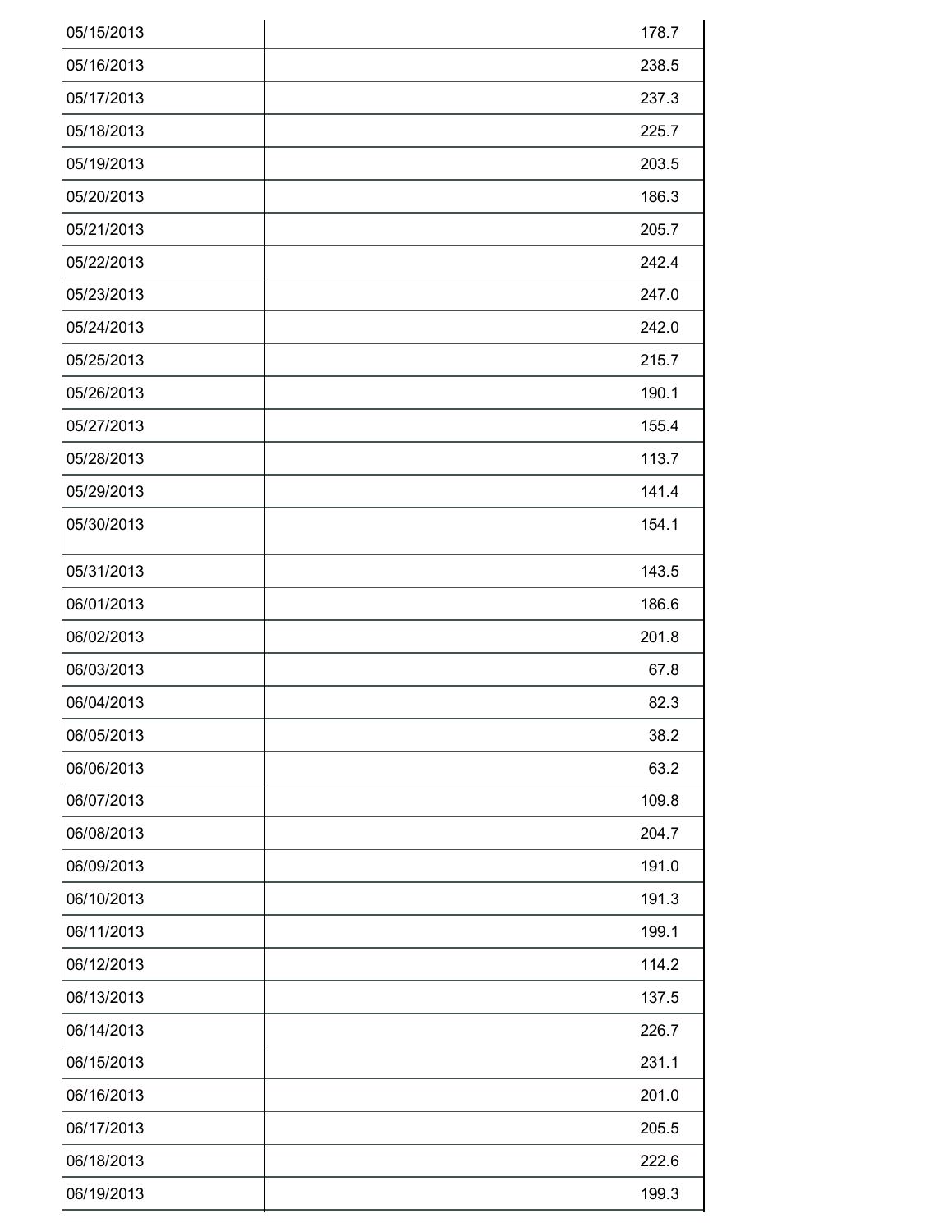| 06/20/2013 | 179.4 |
|------------|-------|
| 06/21/2013 | 206.7 |
| 06/22/2013 | 178.7 |
| 06/23/2013 | 105.8 |
| 06/24/2013 | 144.8 |
| 06/25/2013 | 108.3 |
| 06/26/2013 | 166.7 |
| 06/27/2013 | 212.5 |
| 06/28/2013 | 234.3 |
| 06/29/2013 | 222.8 |
| 06/30/2013 | 199.9 |
| 07/01/2013 | 90.4  |
| 07/02/2013 | 120.9 |
| 07/03/2013 | 105.4 |
| 07/04/2013 | 152.4 |
| 07/05/2013 | 145.3 |
| 07/06/2013 | 202.4 |
| 07/07/2013 | 202.9 |
| 07/08/2013 | 156.3 |
| 07/09/2013 | 139.7 |
| 07/10/2013 | 170.9 |
| 07/11/2013 | 210.1 |
| 07/12/2013 | 188.7 |
| 07/13/2013 | 126.9 |
| 07/14/2013 | 69.3  |
| 07/15/2013 | 146.6 |
| 07/16/2013 | 175.1 |
| 07/17/2013 | 155.1 |
| 07/18/2013 | 41.8  |
| 07/19/2013 | 170.8 |
| 07/20/2013 | 121.9 |
| 07/21/2013 | 132.7 |
| 07/22/2013 | 219.3 |
| 07/23/2013 | 207.9 |
| 07/24/2013 | 220.8 |
| 07/25/2013 | 196.3 |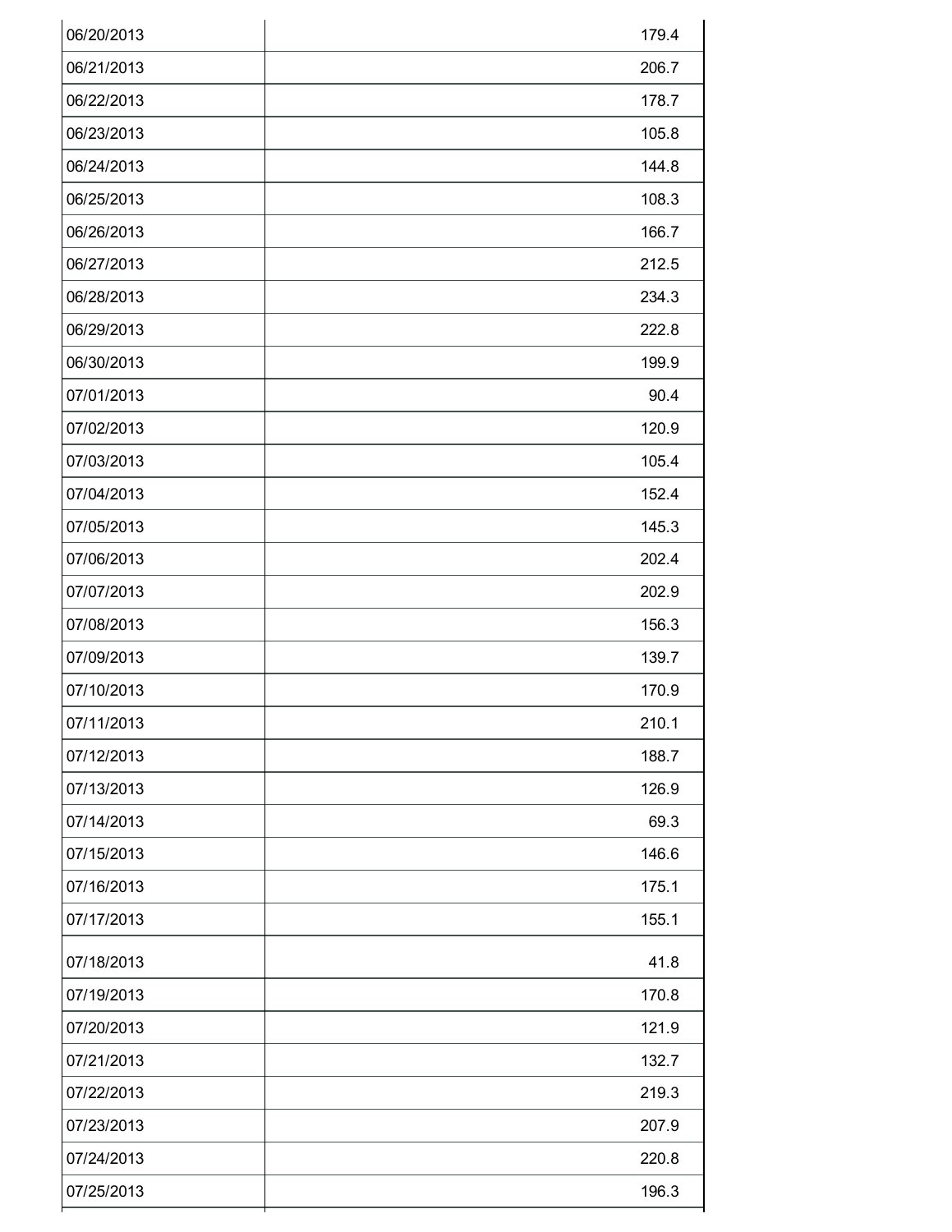| 07/26/2013 | 210.5 |
|------------|-------|
| 07/27/2013 | 206.7 |
| 07/28/2013 | 220.6 |
| 07/29/2013 | 102.2 |
| 07/30/2013 | 86.7  |
| 07/31/2013 | 111.5 |
| 08/01/2013 | 185.2 |
| 08/02/2013 | 207.5 |
| 08/03/2013 | 59.0  |
| 08/04/2013 | 172.2 |
| 08/05/2013 | 160.8 |
| 08/06/2013 | 156.3 |
| 08/07/2013 | 108.6 |
| 08/08/2013 | 143.3 |
| 08/09/2013 | 132.5 |
| 08/10/2013 | 192.1 |
| 08/11/2013 | 188.2 |
| 08/12/2013 | 191.6 |
| 08/13/2013 | 177.9 |
| 08/14/2013 | 210.4 |
| 08/15/2013 | 86.2  |
| 08/16/2013 | 199.7 |
| 08/17/2013 | 149.4 |
| 08/18/2013 | 139.1 |
| 08/19/2013 | 99.5  |
| 08/20/2013 | 99.8  |
| 08/21/2013 | 125.0 |
| 08/22/2013 | 110.5 |
| 08/23/2013 | 116.4 |
| 08/24/2013 | 186.8 |
| 08/25/2013 | 146.1 |
| 08/26/2013 | 99.7  |
| 08/27/2013 | 105.7 |
| 08/28/2013 | 118.6 |
| 08/29/2013 | 178.6 |
| 08/30/2013 | 153.2 |
|            |       |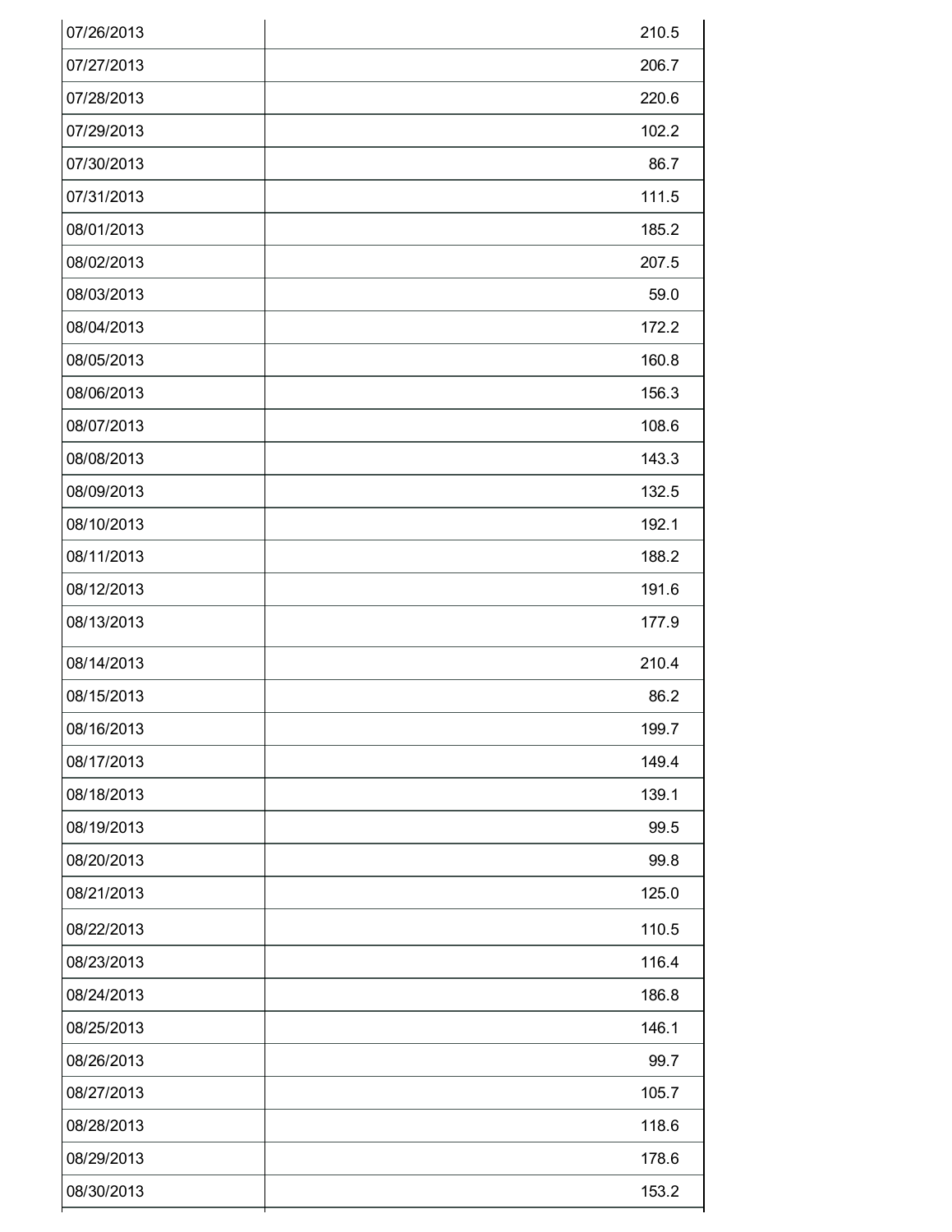| 08/31/2013 | 187.4 |
|------------|-------|
| 09/01/2013 | 191.0 |
| 09/02/2013 | 120.7 |
| 09/03/2013 | 168.0 |
| 09/04/2013 | 107.3 |
| 09/05/2013 | 125.6 |
| 09/06/2013 | 197.3 |
| 09/07/2013 | 142.1 |
| 09/08/2013 | 177.2 |
| 09/09/2013 | 136.9 |
| 09/10/2013 | 160.8 |
| 09/11/2013 | 84.2  |
| 09/12/2013 | 103.1 |
| 09/13/2013 | 198.3 |
| 09/14/2013 | 194.3 |
| 09/15/2013 | 69.0  |
| 09/16/2013 | 133.6 |
| 09/17/2013 | 61.5  |
| 09/18/2013 | 112.9 |
| 09/19/2013 | 123.6 |
| 09/20/2013 | 177.6 |
| 09/21/2013 | 176.5 |
| 09/22/2013 | 165.1 |
| 09/23/2013 | 83.8  |
| 09/24/2013 | 111.0 |
| 09/25/2013 | 99.0  |
| 09/26/2013 | 134.9 |
| 09/27/2013 | 191.4 |
| 09/28/2013 | 129.1 |
| 09/29/2013 | 118.6 |
| 09/30/2013 | 160.3 |
| 10/01/2013 | 86.8  |
| 10/02/2013 | 104.7 |
| 10/03/2013 | 78.7  |
| 10/04/2013 | 127.9 |
| 10/05/2013 | 154.5 |